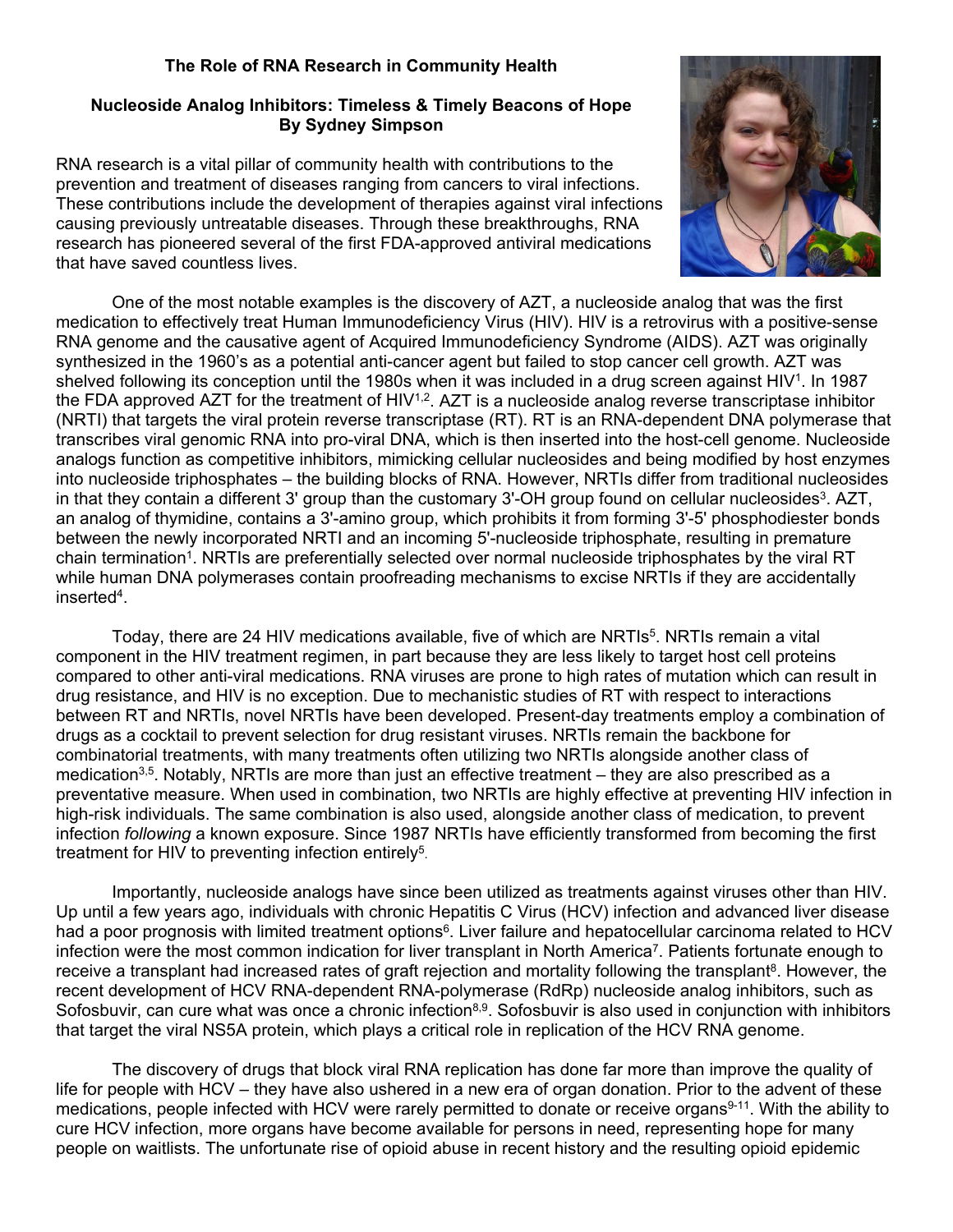have resulted in increased overdose rates in young individuals. Intravenous drug users are at high risk for HCV infection, and thus were often shunned from becoming organ donors. However, with highly efficacious HCV treatments available, organs from otherwise healthy overdose victims are now able to be transplanted into individuals in need $12,13$ .

More recently, another nucleoside analog inhibitor called Remdesivir has been tested and shown to be efficacious against current epidemics caused by the positive-strand RNA viruses Ebola and SARS-CoV-214,15. Remdesivir is an adenosine nucleoside triphosphate analog that targets viral RdRp in a similar manner as the previously mentioned medications, with the difference being that Remdesivir results in a delayed chain termination as opposed to an immediate one<sup>16</sup>. As of this article, Remdesivir is the only medication authorized by the FDA for emergency use in treating COVID-19 patients with severe symptoms<sup>17</sup>. However, several other nucleoside analog drugs have been shown to be able to impair SARS-CoV-2 replication *in vitro*18,19. One promising drug, NHC, was recently shown to be even more potent than Remdesivir in inhibiting viral replication<sup>18</sup>. This is believed to be due to two extra hydrogen bonds, one being formed by the N4 hydroxyl group on the cytidine ring with the side chain of K545 in the active site of the RdRp, the other occurring between the cytidine base and the guanine base on the template strand<sup>16,18</sup>. The structures of RdRp both bound and unbound to these drugs serve as a prime example of where RNA research has shed critical insight into the mechanisms by which these drugs work. By understanding drug mechanisms and using molecular structures, future research will be able to develop new and efficient treatments based upon pre-existing compounds. Additionally, such research will be vital in developing novel therapies against drug-resistance in these viruses.

In essence, RNA research has led to many of the first treatments for previously untreatable diseases as well as a cure for what was once a debilitating life-long infection. Moreover, RNA research has been utilized to understand the structures of viral RNA polymerases and to perform mechanistic studies on how antiviral compounds function. Such mechanistic studies are vital for continuing to develop novel therapies, creating compounds that will work against ever evolving drug-resistance in these viruses. All of the therapies discussed here target RNA-dependent polymerases of positive-strand RNA viruses, and likewise all of these treatments have had major impacts on human health and quality of life.

## **References**

- 1 Broder, S. Clinical applications of 3'-azido-2',3'-dideoxythymidine (AZT) and related dideoxynucleosides. *Med Res Rev* **10**, 419-439, doi:10.1002/med.2610100403 (1990).
- 2 Pau, A. K. & George, J. M. Antiretroviral therapy: Current drugs. *Infect Dis Clin North Am* **28**, 371-402, doi:10.1016/j.idc.2014.06.001 (2014).
- 3 Acosta-Hoyos, A. J. & Scott, W. A. The role of nucleotide excision by reverse transcriptase in HIV drug resistance. *Viruses* **2**, 372-394, doi:10.3390/v2020372 (2010).
- 4 Sarafianos, S. G. *et al.* Structure and function of HIV-1 reverse transcriptase: molecular mechanisms of polymerization and inhibition. *J Mol Biol* **385**, 693-713, doi:10.1016/j.jmb.2008.10.071 (2009).
- 5 AIDSinfo.gov. *HIV Treatment* [<https://aidsinfo.nih.gov/understanding-hiv-aids/fact-sheets/21/58/fda](https://aidsinfo.nih.gov/understanding-hiv-aids/fact-sheets/21/58/fda-approved-hiv-medicines)[approved-hiv-medicines>](https://aidsinfo.nih.gov/understanding-hiv-aids/fact-sheets/21/58/fda-approved-hiv-medicines)(2020).
- 6 Fink, S. A. & Jacobson, I. M. Managing patients with hepatitisB-related or hepatitisC-related decompensated cirrhosis. *Nat Rev Gastroenterol Hepatol* **8**, 285-295, doi:10.1038/nrgastro.2011.57 (2011).
- 7 Kim, W. R. *et al.* OPTN/SRTR 2012 Annual data report: Liver. *Am J Transplant* **14 Suppl 1**, 69-96, doi:10.1111/ajt.12581 (2014).
- 8 Berenguer, M. *et al.* Natural history of clinically compensated hepatitis C virus-related graft cirrhosis after liver transplantation. *Hepatology* **32**, 852-858, doi:10.1053/jhep.2000.17924 (2000).
- 9 Cholankeril, G. *et al.* Improved outcomes in HCV patients following liver transplantation during the era of direct-acting antiviral agents. *Clin Gastroenterol Hepatol* **16**, 452-453, doi:10.1016/j.cgh.2017.08.020 (2018).
- 10 Girlanda, R. Deceased organ donation for transplantation: Challenges and opportunities. *World J Transplant* **6**, 451-459, doi:10.5500/wjt.v6.i3.451 (2016).
- 11 Woolley, A. E. *et al.* Heart and lung transplants from HCV-infected donors to uninfected recipients. *N Engl J Med* **380**, 1606-1617, doi:10.1056/NEJMoa1812406 (2019).